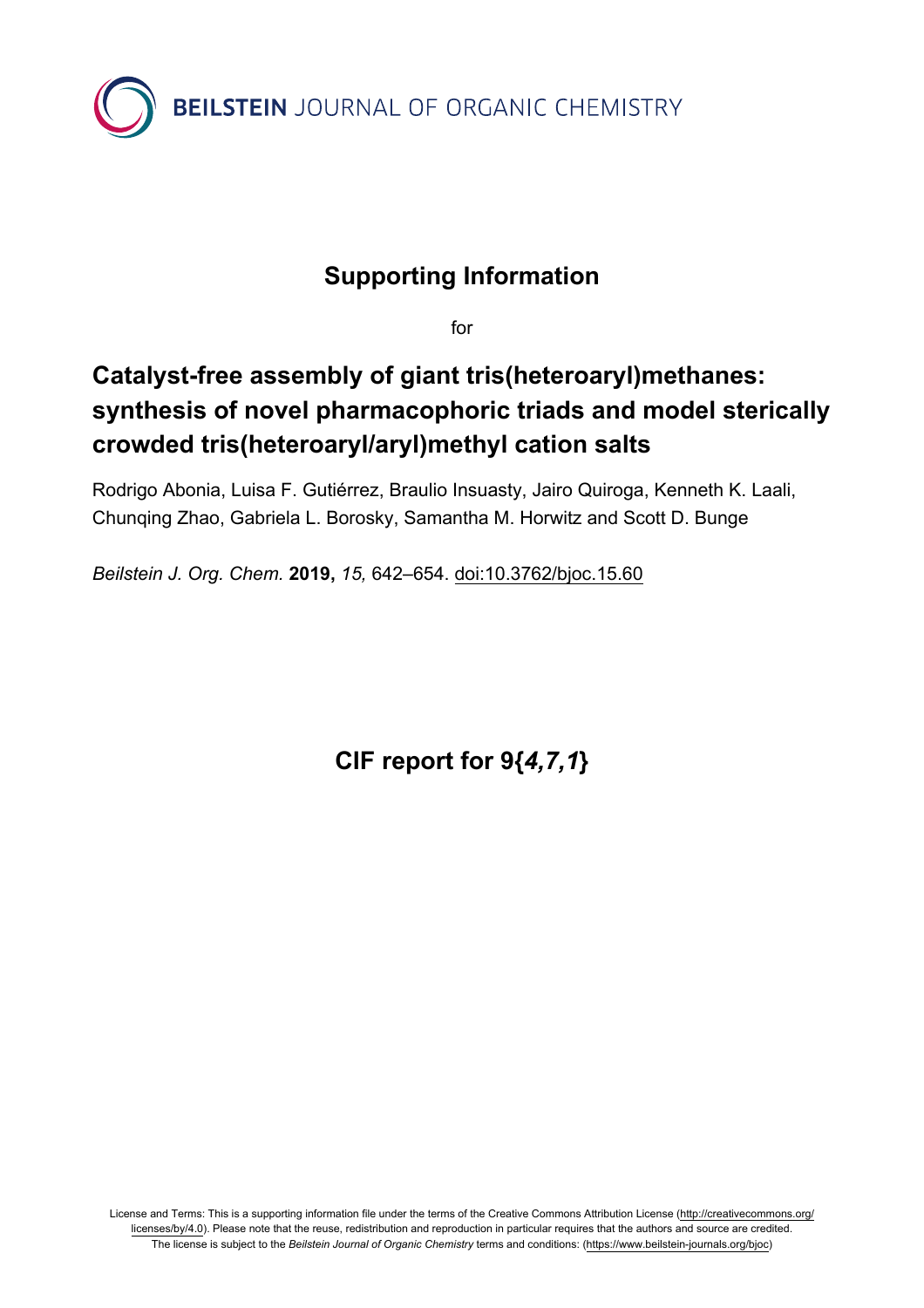### **checkCIF/PLATON report**

Structure factors have been supplied for datablock(s) lg182\_2\_final\_a

THIS REPORT IS FOR GUIDANCE ONLY. IF USED AS PART OF A REVIEW PROCEDURE FOR PUBLICATION, IT SHOULD NOT REPLACE THE EXPERTISE OF AN EXPERIENCED CRYSTALLOGRAPHIC REFEREE.

No syntax errors found. [CIF dictionary](http://www.iucr.org/iucr-top/cif/cif_core/definitions/index.html) [Interpreting this report](http://journals.iucr.org/services/cif/checking/checkcifreport.html)

### **Datablock: lg182\_2\_final\_a**

Bond precision: C-C = 0.0042 A Wavelength=0.71073 Cell: a=9.6968(10) b=12.2099(16) c=13.6876(14) alpha=90.092(4) beta=99.906(2) gamma=112.945(2) Temperature: 200 K Calculated Reported Volume 1465.9(3) 1465.9(3) Space group  $P -1$   $P -1$ Hall group  $-P_1$   $-P_2$ Moiety formula C32 H27 Cl N2 O4, C2 H3 N C32 H27 Cl N2 O4, C2 H3 N Sum formula C34 H30 Cl N3 O4 C34 H30 Cl N3 O4 Mr 580.06 580.06 Dx, g cm-3 1.314 1.314  $Z$  2 2 2 Mu (mm-1) 0.174 0.174 F000 608.0 608.0 F000' 608.55 h, k, lmax 11, 14, 16 11, 14, 16 Nref 5208 5207 Tmin, Tmax 0.990, 0.991 0.521, 0.562 Tmin' 0.983 Correction method= # Reported T Limits: Tmin=0.521 Tmax=0.562 AbsCorr = MULTI-SCAN Data completeness= 1.000 Theta(max)= 25.048 R(reflections)= 0.0490( 3206) wR2(reflections)= 0.1100( 5207) S = 1.017 Npar = 383

The following ALERTS were generated. Each ALERT has the format **test-name\_ALERT\_alert-type\_alert-level**. Click on the hyperlinks for more details of the test.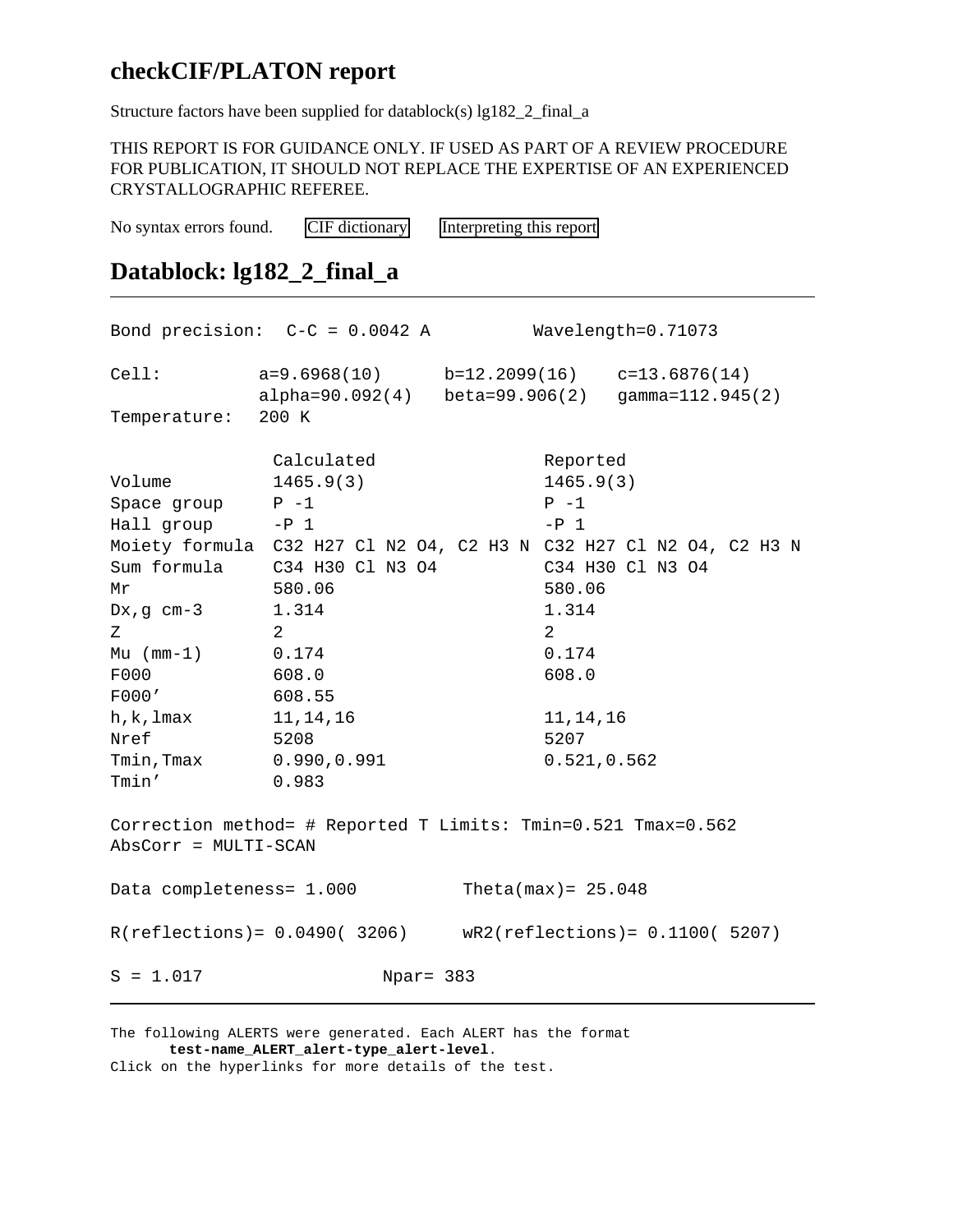| Alert level C                                     |                                           |  |              |
|---------------------------------------------------|-------------------------------------------|--|--------------|
| PLAT244 ALERT 4 C Low                             | 'Solvent' Ueg as Compared to Neighbors of |  | C34 Check    |
| PLAT340 ALERT 3 C Low Bond Precision on C-C Bonds |                                           |  | 0.00415 Ang. |

#### **Alert level G**

| PLAT007_ALERT_5_G_Number_of_Unrefined_Donor-H_Atoms                | 1 Report |
|--------------------------------------------------------------------|----------|
| PLAT793 ALERT 4 G Model has Chirality at C1<br>(Centro SPGR)       | R Verify |
| PLAT909 ALERT 3 G Percentage of I>2sig(I) Data at Theta(Max) Still | 36% Note |
| PLAT910 ALERT 3 G Missing # of FCF Reflection(s) Below Theta(Min). | 2 Note   |
| PLAT933 ALERT 2 G Number of OMIT Records in Embedded .res File     | 2 Note   |
| PLAT978 ALERT 2 G Number C-C Bonds with Positive Residual Density. | 2 Info   |

```
 0 ALERT level A = Most likely a serious problem - resolve or explain
0 ALERT level B = A potentially serious problem, consider carefully
2 ALERT level C = Check. Ensure it is not caused by an omission or oversight
6 ALERT level G = General information/check it is not something unexpected
0 ALERT type 1 CIF construction/syntax error, inconsistent or missing data
2 ALERT type 2 Indicator that the structure model may be wrong or deficient
3 ALERT type 3 Indicator that the structure quality may be low
2 ALERT type 4 Improvement, methodology, query or suggestion
1 ALERT type 5 Informative message, check
```
It is advisable to attempt to resolve as many as possible of the alerts in all categories. Often the minor alerts point to easily fixed oversights, errors and omissions in your CIF or refinement strategy, so attention to these fine details can be worthwhile. In order to resolve some of the more serious problems it may be necessary to carry out additional measurements or structure refinements. However, the purpose of your study may justify the reported deviations and the more serious of these should normally be commented upon in the discussion or experimental section of a paper or in the "special\_details" fields of the CIF. checkCIF was carefully designed to identify outliers and unusual parameters, but every test has its limitations and alerts that are not important in a particular case may appear. Conversely, the absence of alerts does not guarantee there are no aspects of the results needing attention. It is up to the individual to critically assess their own results and, if necessary, seek expert advice.

#### **Publication of your CIF in IUCr journals**

A basic structural check has been run on your CIF. These basic checks will be run on all CIFs submitted for publication in IUCr journals (*Acta Crystallographica*, *Journal of Applied Crystallography*, *Journal of Synchrotron Radiation*); however, if you intend to submit to *Acta Crystallographica Section C* or *E* or *IUCrData*, you should make sure that [full publication checks](http://journals.iucr.org/services/cif/checking/checkform.html) are run on the final version of your CIF prior to submission.

#### **Publication of your CIF in other journals**

Please refer to the *Notes for Authors* of the relevant journal for any special instructions relating to CIF submission.

#### **PLATON version of 14/07/2018; check.def file version of 05/06/2018**